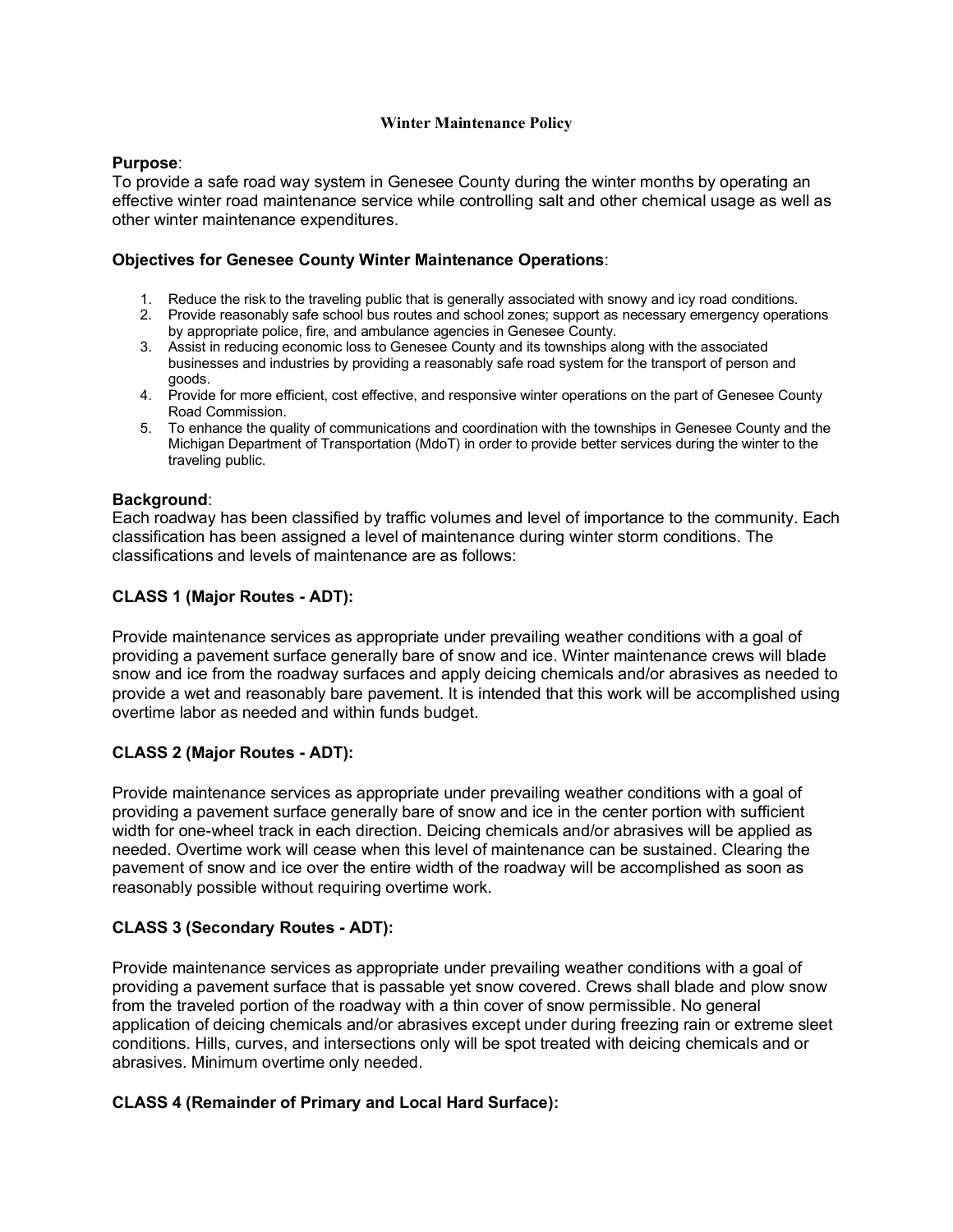Provide maintenance services as appropriate under prevailing weather conditions with a goal of providing a pavement surface that is passable yet snow covered. Crews shall blade and plow snow from the traveled portion of the roadway with a thin cover of snow permissible. No general application of deicing chemicals and/or abrasives shall be placed except in extreme conditions of sleet and freezing rain. Hills, curves, and intersections only will be spot treated with deicing chemicals and or abrasives. No overtime will be worked on these routes.

## **CLASS 5 (Subdivisions and Gravel Local Roads):**

Provide maintenance services as appropriate under prevailing weather conditions. Blading and plowing shall generally be the only treatment given. Under extreme packed ice conditions, deicing chemicals and/or abrasives may be used in an emergency with the authorization of the Director of Maintenance of his designee. Winter maintenance efforts on these routes are to undertake in conjunction with other street priorities. Overtime is generally not authorized in these routes.

| <b>Synopsis of Roadways with Associated Levels of Service</b> |                                                                                                                                                                                       |  |  |  |  |  |
|---------------------------------------------------------------|---------------------------------------------------------------------------------------------------------------------------------------------------------------------------------------|--|--|--|--|--|
| <b>CLASS 1:</b>                                               | All state trunk lines and multi-lane (four or more) primary roads                                                                                                                     |  |  |  |  |  |
| <b>CLASS 2:</b>                                               | <b>First Priority:</b> bare pavement with overtime authorized as necessary<br>Multi-lane primary and high ADT single lane primary roads                                               |  |  |  |  |  |
|                                                               | <b>First Priority:</b> Bare pavement during regular GCRC working hours with<br>consideration given to Class 1 first.                                                                  |  |  |  |  |  |
| <b>CLASS 3:</b>                                               | Second Priority: Center bare pavement to be accomplished on overtime as<br>approved by the Director of Maintenance of his designee.<br>Low volume primary and high volume paved roads |  |  |  |  |  |
| <b>CLASS 4:</b>                                               | <b>Second Priority:</b> Center bare pavement with minimum overtime as approved by<br>the Director of Maintenance of his designee<br>Remainder of primary and local roads              |  |  |  |  |  |
| <b>CLASS 5:</b>                                               | <b>Third Priority:</b> Snow covered with plowing and blading during regular GCRC<br>working hours only.<br>Subdivisions and local gravel roads                                        |  |  |  |  |  |

*Fourth Priority:* Snow covered with plowing and grading. No overtime authorized.

*Note*: During blizzard conditions instead of plowing major winter routes until completed the Director of Maintenance of his designee direct the district garage crews to plow until the major winter routes are reasonably safe for the public to drive. Once the major winter routes are safe for the public to drive, the crews will commence plowing subdivision and unpaved roads in order to clear the roadways in anticipation of rush hour traffic. The plowing done on expressways will be done by the state trunk line crew. Once the state trunk lines has completed plowing the expressways they will be sent to help the district garages to plow subdivisions and unpaved roads. This action will allow the subdivisions and unpaved roads to be plowed in a much faster time without the use of overtime. All overtime plowing is to be done of major winter routes until finished.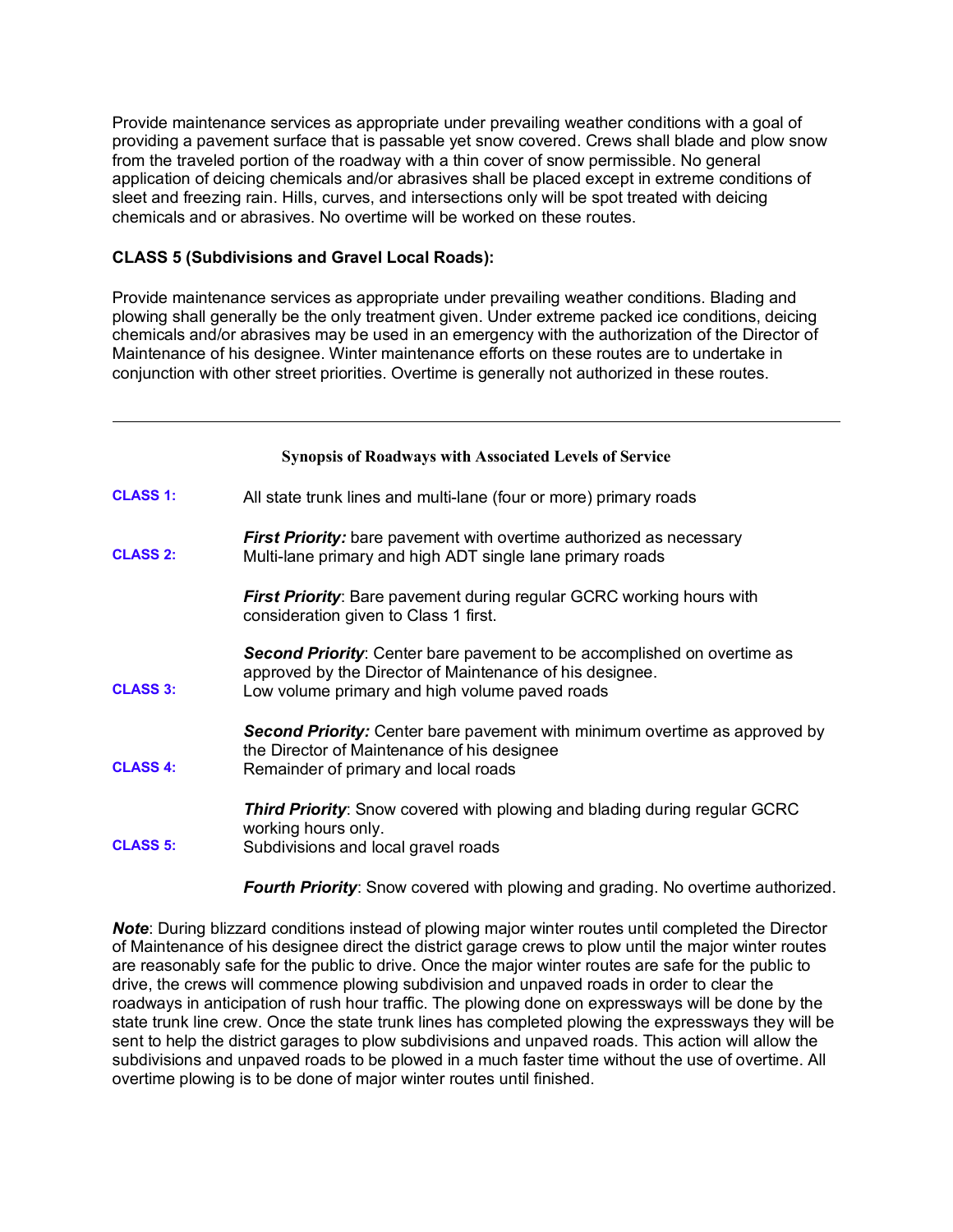| <b>Level of Service</b><br><b>Priority</b> | <b>Class 1</b> | Class 2     | Class 3     | Class 4     | Class <sub>5</sub> | Regular<br><b>Time/Over</b><br><b>Time</b> |
|--------------------------------------------|----------------|-------------|-------------|-------------|--------------------|--------------------------------------------|
| First                                      | <b>XXXX</b>    | <b>XXXX</b> |             |             |                    | R/T                                        |
| First                                      | <b>XXXX</b>    |             |             |             |                    | O/T                                        |
| Second                                     |                |             | <b>XXXX</b> |             |                    | R/T                                        |
| Second                                     |                | <b>XXXX</b> |             | <b>XXXX</b> |                    | O/T                                        |
| Third                                      |                |             |             | <b>XXXX</b> |                    | R/T                                        |
| Third                                      |                |             |             |             |                    | O/T                                        |
| Fourth                                     |                |             |             |             | <b>XXXX</b>        | R/T                                        |
| Fourth                                     |                |             |             |             | <b>XXXX</b>        | O/T                                        |

Note: The Manager Director and the Director of Maintenance have the authority to respond as necessary in order to maintain roadways that are safe for the motoring public.

### **Communications:**

The GCRC will receive information and comments from the public at the following telephone number:

- 1. 810.767.4920
- 2. 800.249.4027

The toll-free, 800 telephone number can be dialed from any place in the state of Michigan. The dispatching of GCRC vehicles in support of other emergency vehicles, such as ambulances, fire trucks, police and/or sheriff's vehicles, etc., will only be accomplished through the appropriate dispatch center.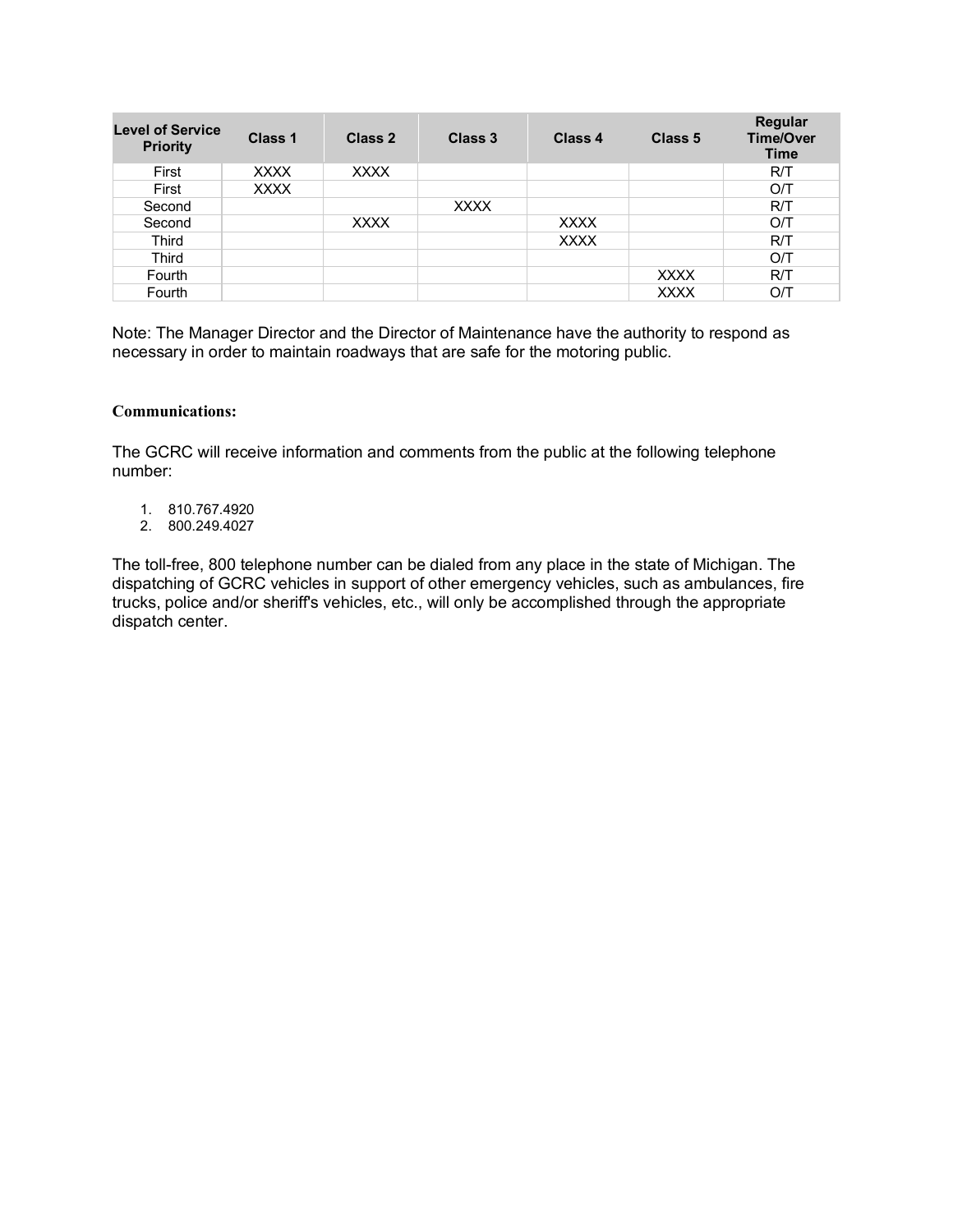# **Winter Control Practices**

The County of Genesee Maintenance is responsible for the clearing of snow and winter maintenance on public road right of ways. These functions include:

- Road plowing
- Road salting
- Snow removal

The Maintenance Department also administers policies related to snow removal and right of way obstructions.

| <b>Contacts:</b> | Maintenance      | (810) 767-4920 ext. 277 |
|------------------|------------------|-------------------------|
|                  | After Hours      | (810) 767-4920 ext 277  |
|                  | <b>Emergency</b> | 011                     |

Present policy is to provide snow/ice control functions prioritized as follows. This assumes a normal snowfall event (approximately 2-4 inches in one storm over 12 hours). The approximate time limits are for plowing (and salting as required) from point of commencement (half way through storm).

## **Priority Ranking**

| <b>Priority</b><br>Ranking | Route<br><b>Roads</b> | Initial Duration of Plowing/<br><b>Salting to Clear Route, etc.</b> |
|----------------------------|-----------------------|---------------------------------------------------------------------|
|                            | Express-Ways          | 8 hours                                                             |
|                            | <b>Main Streets</b>   | 4 hours                                                             |
|                            | Local Roads           | 8 hours                                                             |

The above time limits are based on one storm event with no intervening events during the removal operations or accumulation greater than 4 inches (i.e. if another storm occurs during the clean up of the first storm, the time limits are extended and the degree of clean up is affected).

### **Special Note to Citizens of Genesee County**

### 1. **Snow Plowing Routes:**

The Genesee County Road Commission administers over 60 separate snow plowing routes. Countywide, the priority order described above is adhered to. The GCRC has many different drivers and vehicles and the routes are completed in the most expedient and cost effective manner possible.

### 2. **On-Street Parking:**

We ask the cooperation of the public in removing vehicles from the road during snow clearing operations. Cars obstructing cleaning activities or abandoned will be dealt with under township by-laws as appropriate and may involve towing.

In closing, the Maintenance Department thanks the citizens of Genesee County for their past cooperation and assistance and as anticipated for the coming winter.

*Anthony Branch Director of Maintenance*